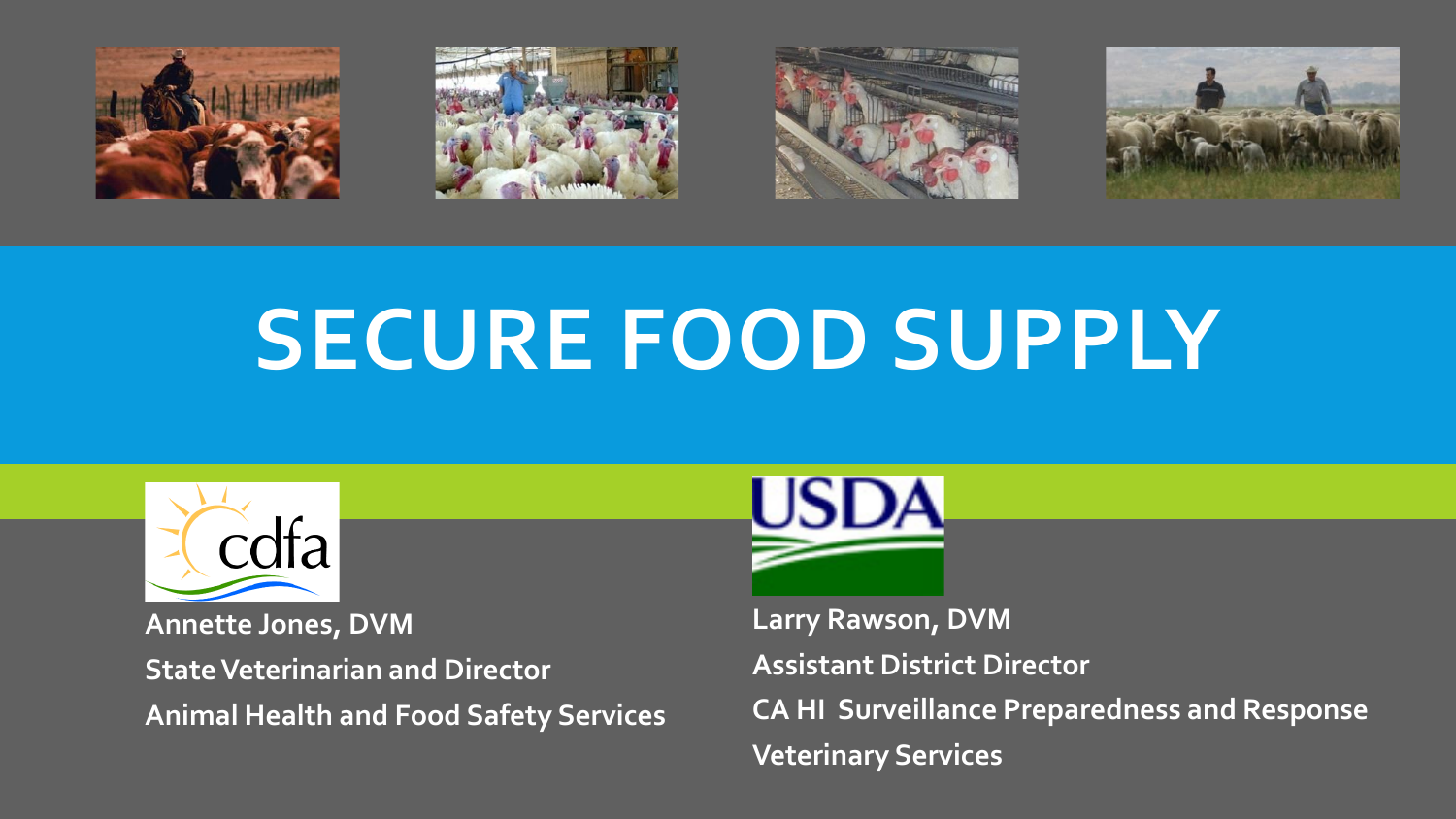# **WHY INVEST IN SECURE FOOD SUPPLY EFFORTS?**

 **Certain disease outbreaks can destroy an industry** *if not prepared*   **California has had these outbreaks in the past We have learned from experience, here and abroad The threat is increasing, not decreasing** 

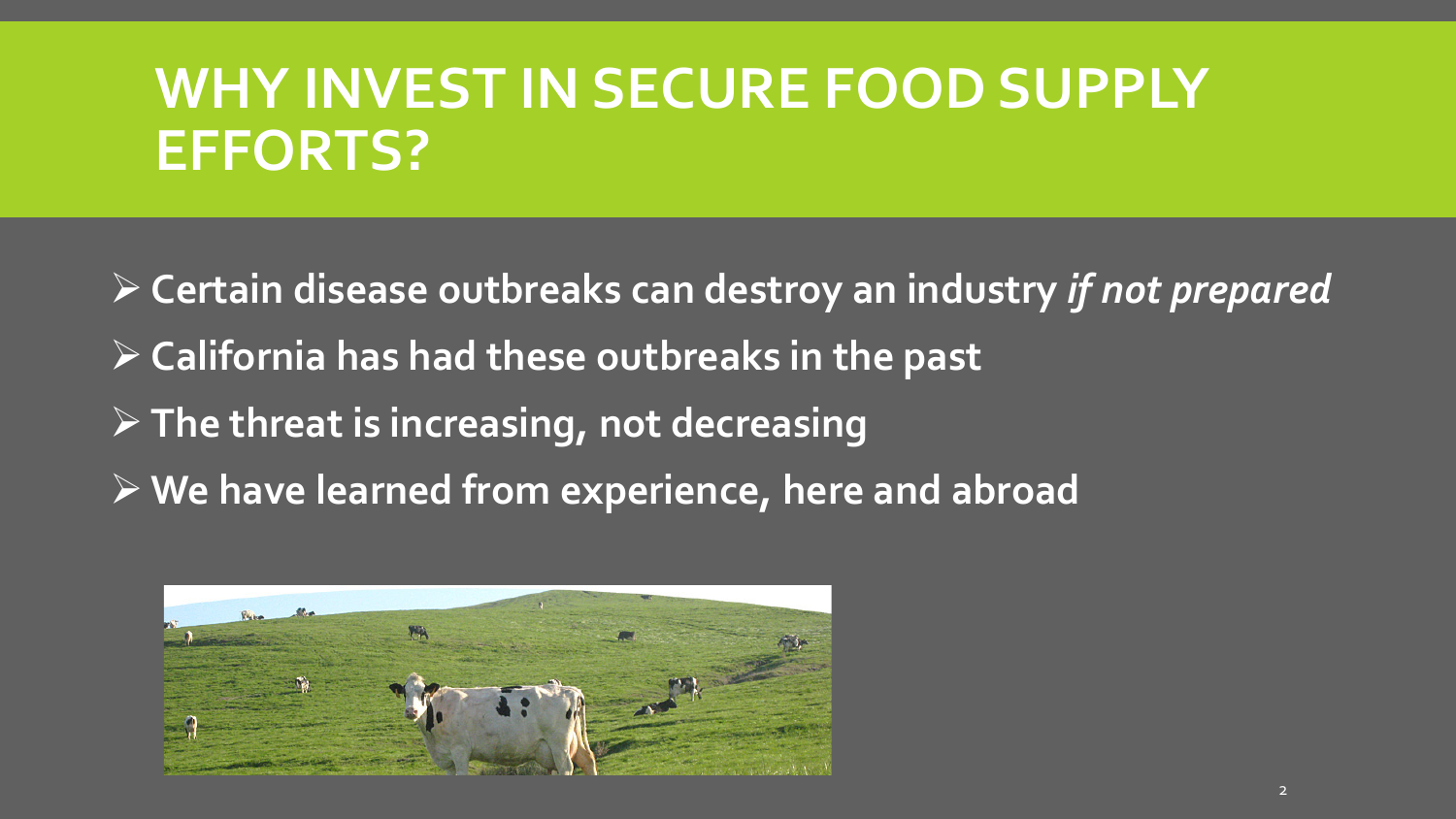#### **COMMON GOALS**

 **When a disease can destroy an industry and our ability to meet the demand for food, we share common goals:** 



**These goals are 100% interdependent, but the first three are pointless if businesses do not survive.**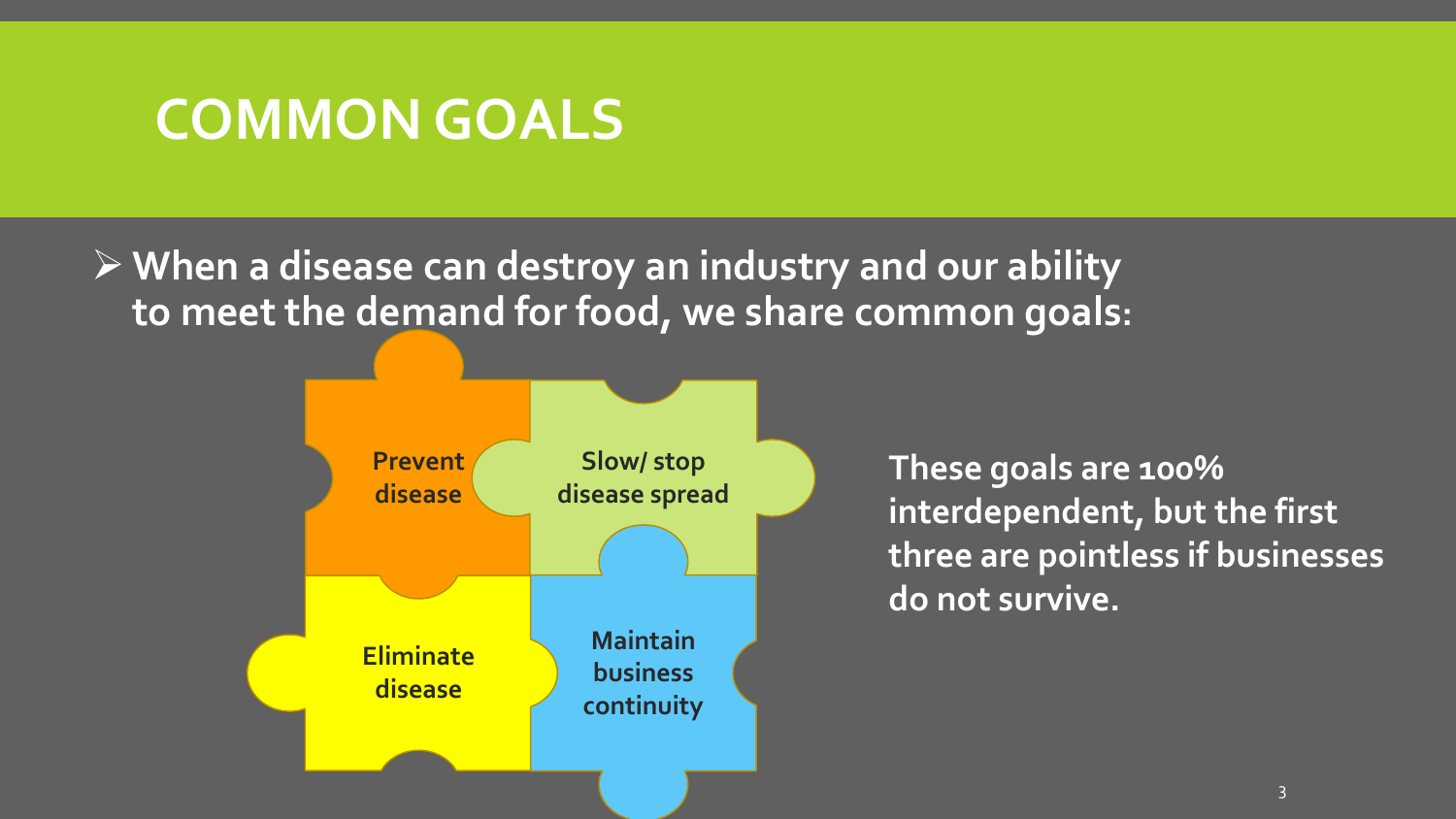### **BUSINESS CONTINUITY**

**What can we do** *NOW* **to keep businesses going in the event of an outbreak?** 

- **Work together to provide a "GAME PLAN" for business continuity in the face of a disease outbreak**
- **YOU prepare to the extent of your risk tolerance and resources**
- **WE pre-certify that you will be able to mitigate the spread of disease while operating, and agree to permit critical movements on and off your premises with minimal delay**



r

*Maintain* 

*business* 

*continuity*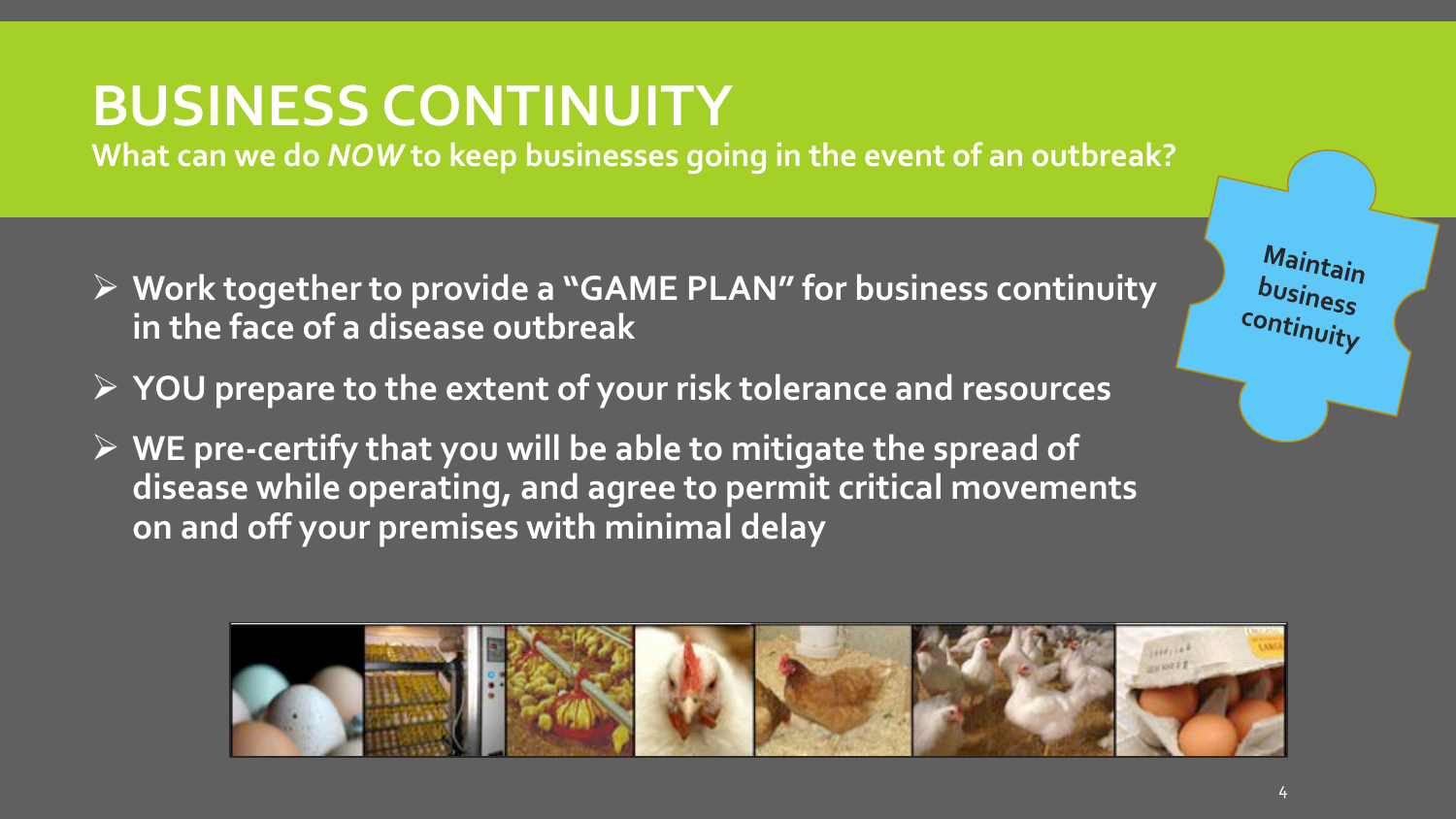## **GAME PLAN – SECURE FOOD SUPPLY GUIDANCE**

#### **Guidance for: Farms Haulers Processors Rendering**

**Guidance divided into: All-commodity guidance Unique aspects for particular commodities: raw milk and poultry** 

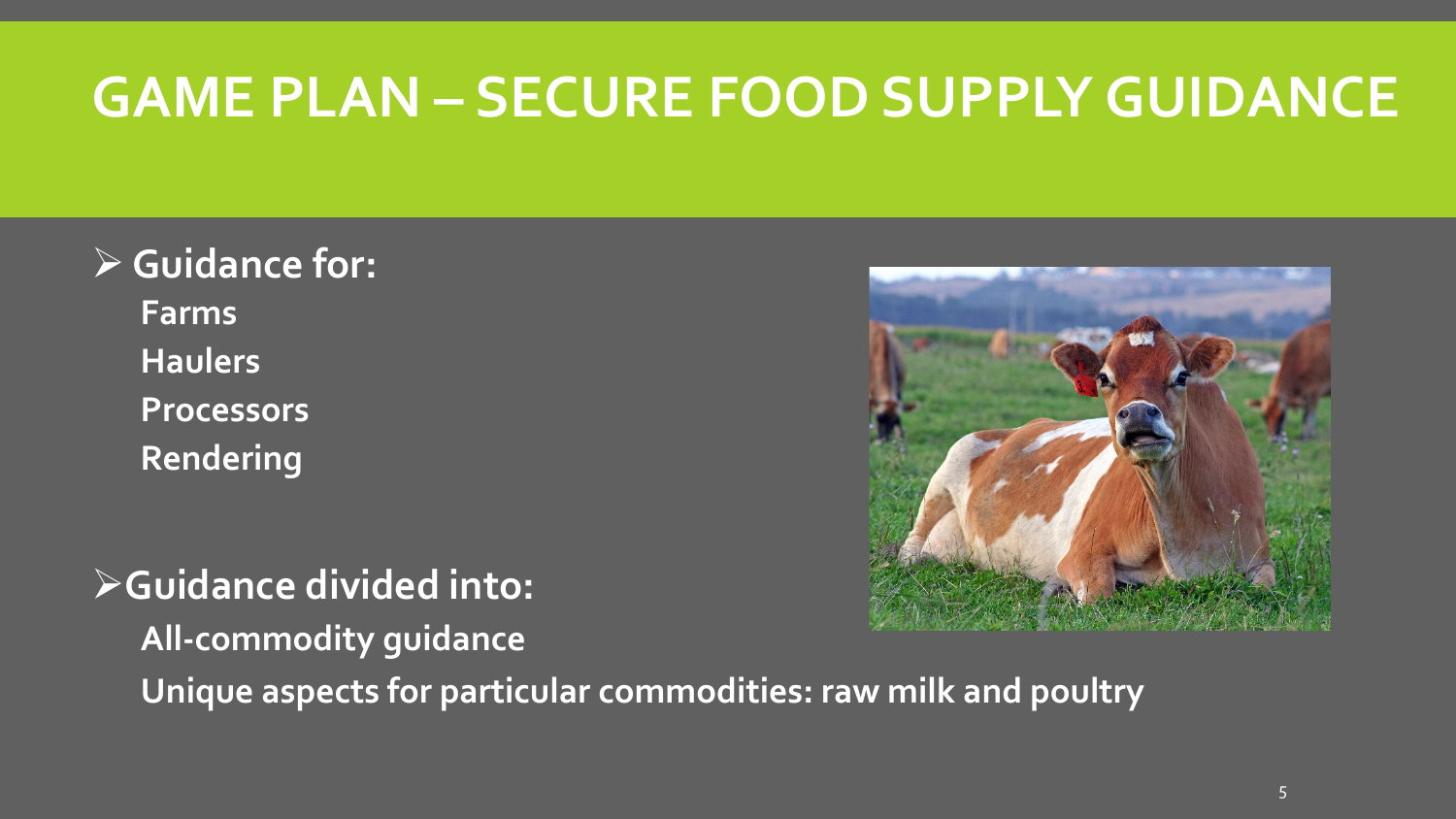# **GAME PLAN - BENEFITS**

#### **California specific**

 **During an outbreak, GAME PLAN implemented with State Veterinarian Authority** 

 **Consistent with national efforts Supports interstate and international trade Meets biosecurity requirements being implemented for USDA indemnity** 

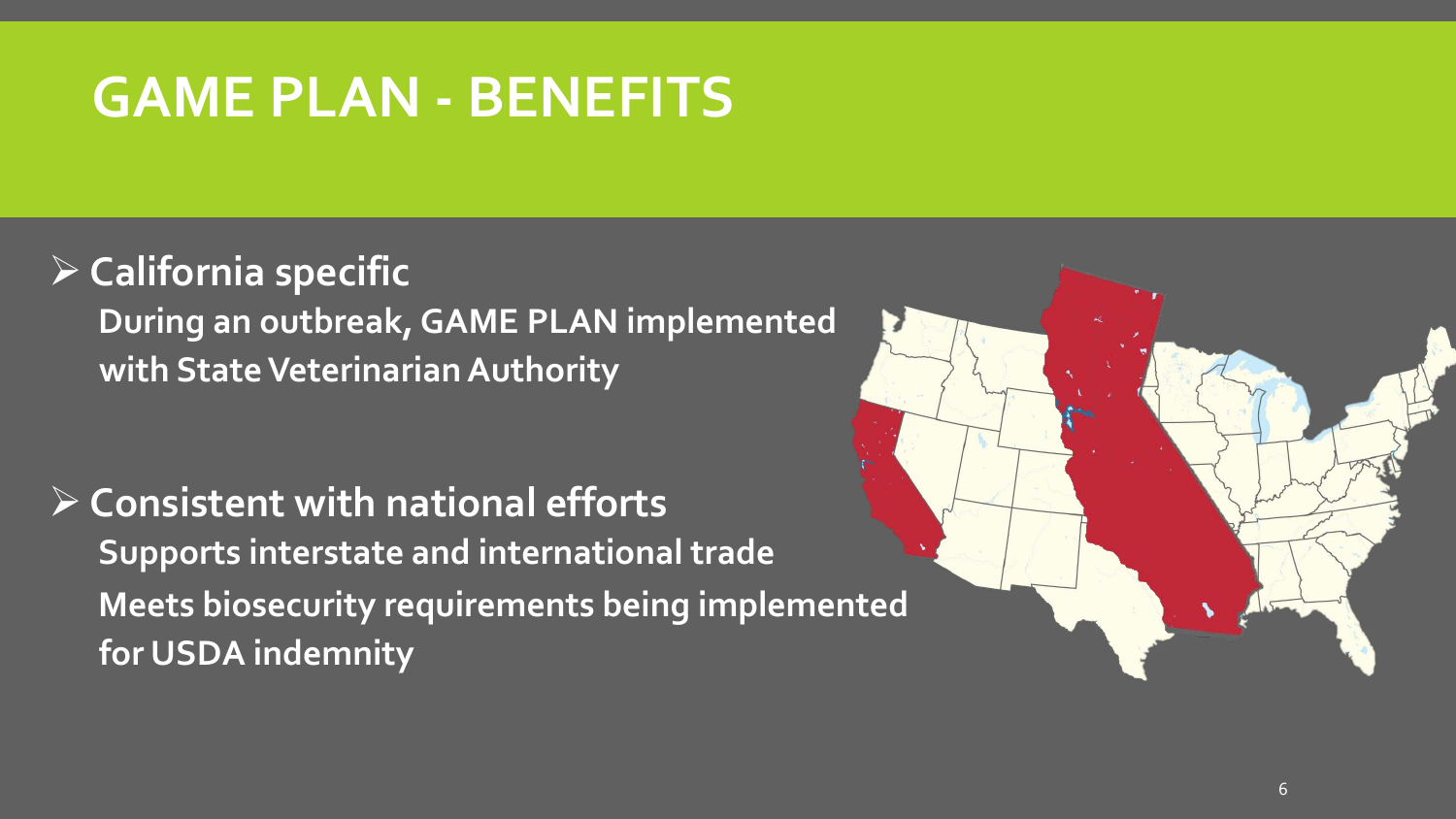#### **NEXT STEPS**

- **Apply guidance to demonstration farms to validate Dairy, calf, beef, meat bird, egg layer**
- **Leverage extension, quality assurance, handlers Develop producer training**
- **Train CDFA and county staff to pre-certify Procedures, checklists, technical experts**



 **Industry, CDFA and USDA - establish and meet annual goals Pre-certify farms**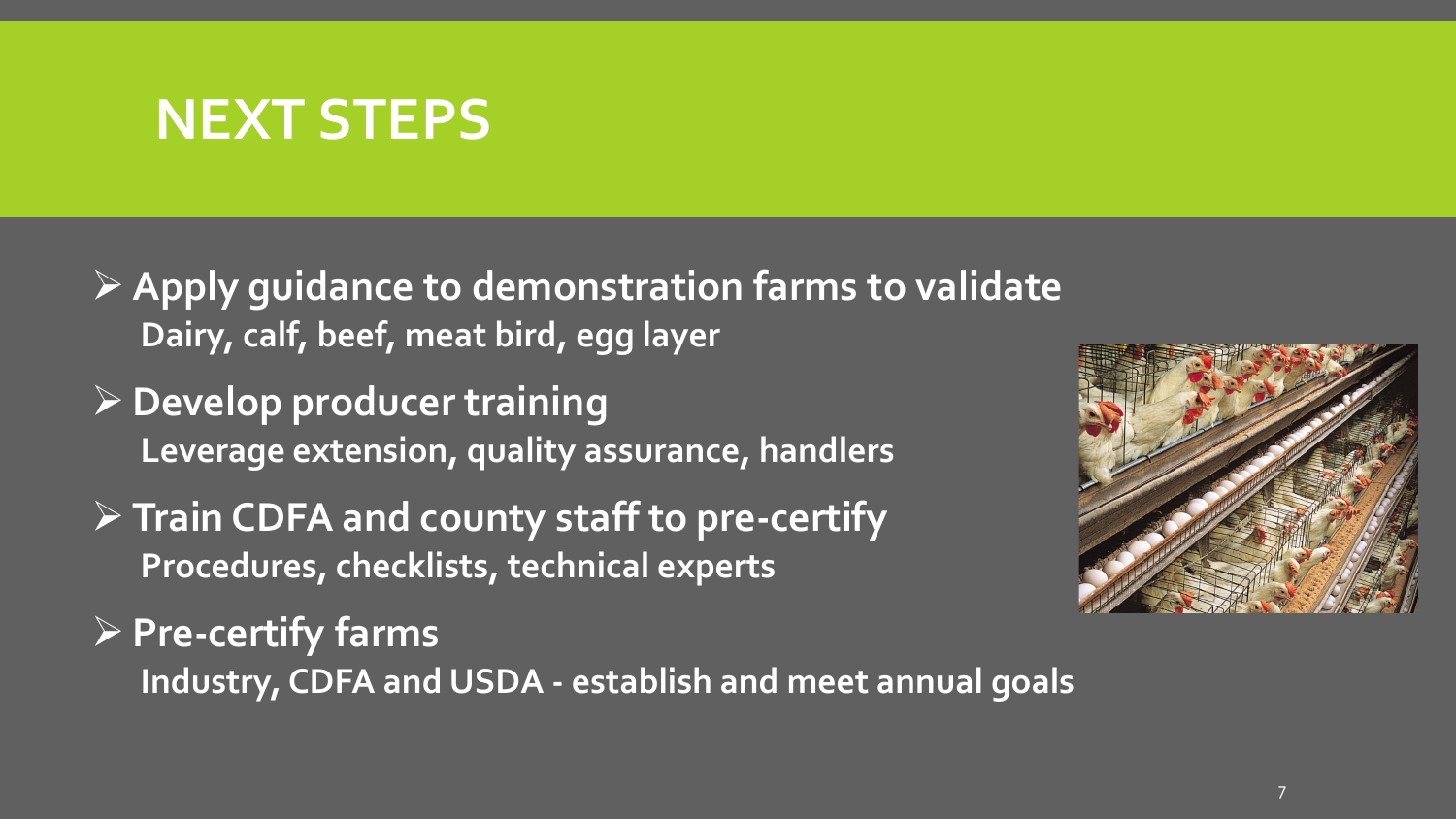#### **NEXT STEPS**

 **Repeat for haulers, processors and renderers** 

- **Will use Emergency Management Response System (USDA) Need to expand California capacity (procedures/training) Enhance rapid, web-based movement permitting capacity**
- **Pre-certification reviews (resource dependent) Annual exercises**